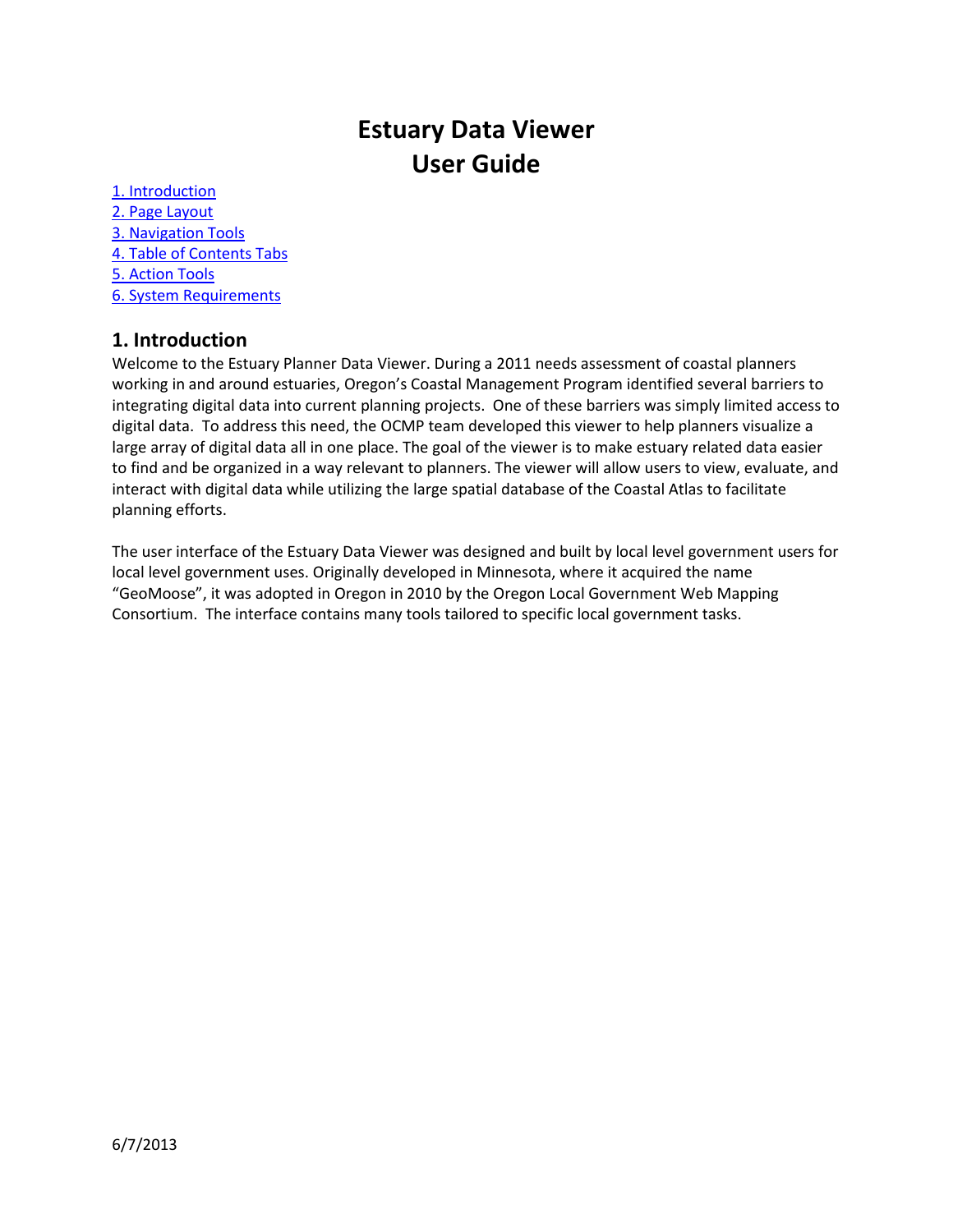# <span id="page-1-0"></span>**2. Page Layout**

The estuary data viewer is comprised of four parts: the *Tool Bar*, *Map Display*, *Table of Contents*  and *Footer*. The *Map Display* is an interactive map which allows you to visualize the data layers. There are two types of tools found on the *Tool Bar*, Navigation and Action. The first tab in the *Table of Contents* section is the Catalog. The Catalog shows a list of folders that house the data layers you can add (turn on and off) in the *Map Display*. Additional tabs are added to the *Table of Contents* section as you use different tools in the *Tool Bar*. The *Footer* displays the current location shown of the *Map Display* both x and y coordinates and in latitude and longitude. The *Footer* also displays the current scale of the *Map Display.*

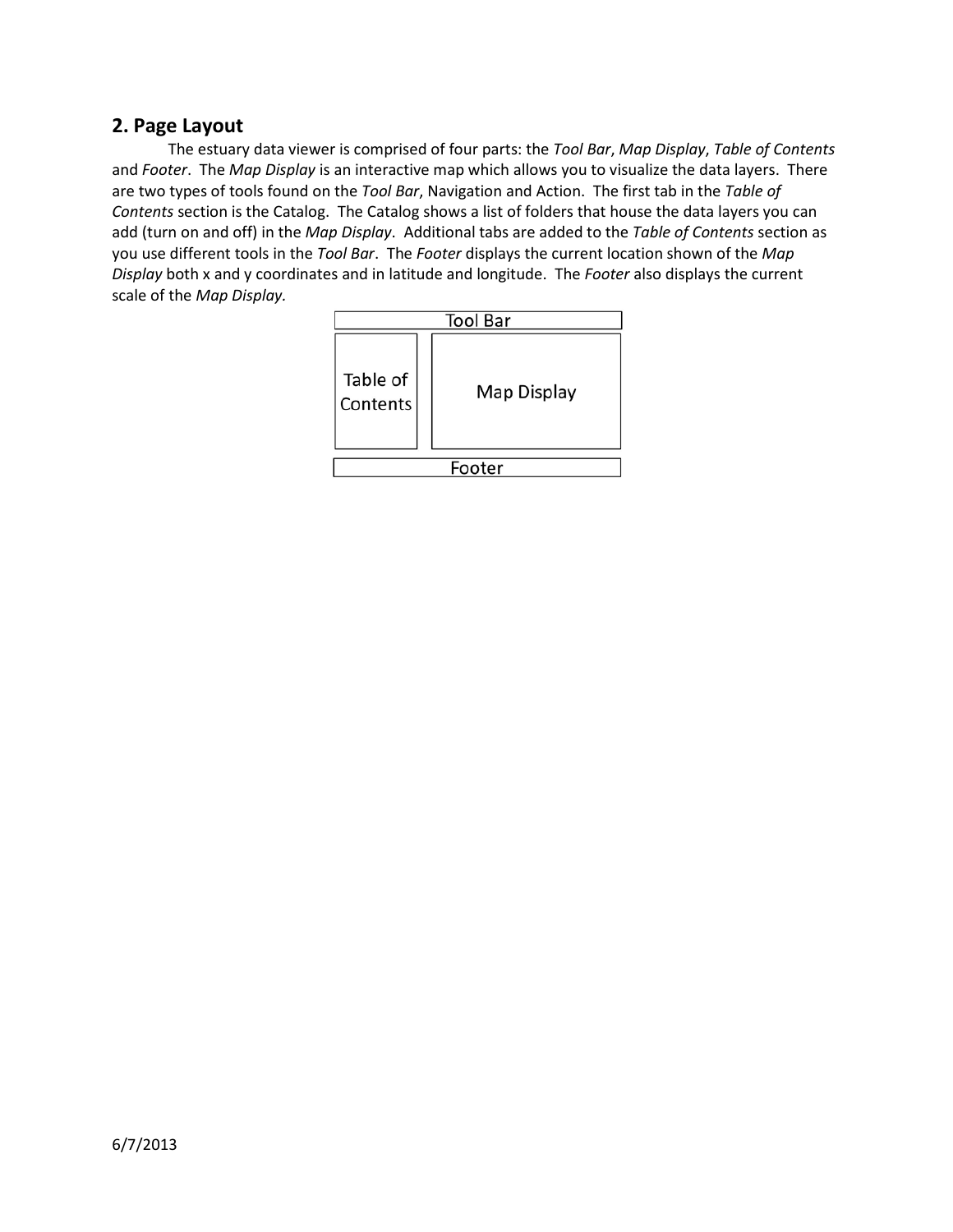# <span id="page-2-0"></span>**3. Navigation Tools**

# √<sup>m</sup> Pan

The *Pan* tool allows you to re-center the map without zooming in or out. To pan, click the *Pan* button in the *Tool Bar*, then either click on the map at the point you wish to be the center of the map or press and hold the left mouse button down and drag the map to the desired location and release the left mouse button.



The *Zoom In* tool allows you to zoom in to an area smaller than the area currently visible on the map window. To zoom in to a specific area of interest, click the *Zoom In* button in the *Tool Bar* and move your cursor to a corner of the map you wish to zoom to. You can also press and hold the left mouse button and drag a rectangle around the area of interest. When you have defined the zoom-to area, release the left mouse button. The map will zoom into the area you designated. Alternatively you can click anywhere on the map which will zoom the display to that specific location.

**The** *Z***oom Out**<br>The *Zoom Out* tool allows you to zoom out to an area larger than what is currently visible on the map window. To zoom out, click the *Zoom Out* button in the *Tool Bar* and then click on the map at the spot in which you want to zoom out from. The map will zoom out and re-center on that point. Alternatively you can click and drag the zoom out window. When you have defined the zoom-out area, release the left mouse button. The map will zoom out around the area you designated.



You can easily zoom to a particular estuary along the Oregon coast by choosing a place from the dropdown list in the *Jump To* tool found just below the *Tool Bar* on top of the *Table of Contents* section. The major estuaries are listed from north to south down the coast.

### **Map Tools**





Slider Pan Control

There are also navigation tools within the Map Display. To zoom in or out move the highlighted bar on the Slider up or down. Sliding up or pressing the "+" button zooms in. Sliding down or pressing the "-" button zooms out. Use the Pan Control button to move around in the map, click on the arrows in the direction you would like to move.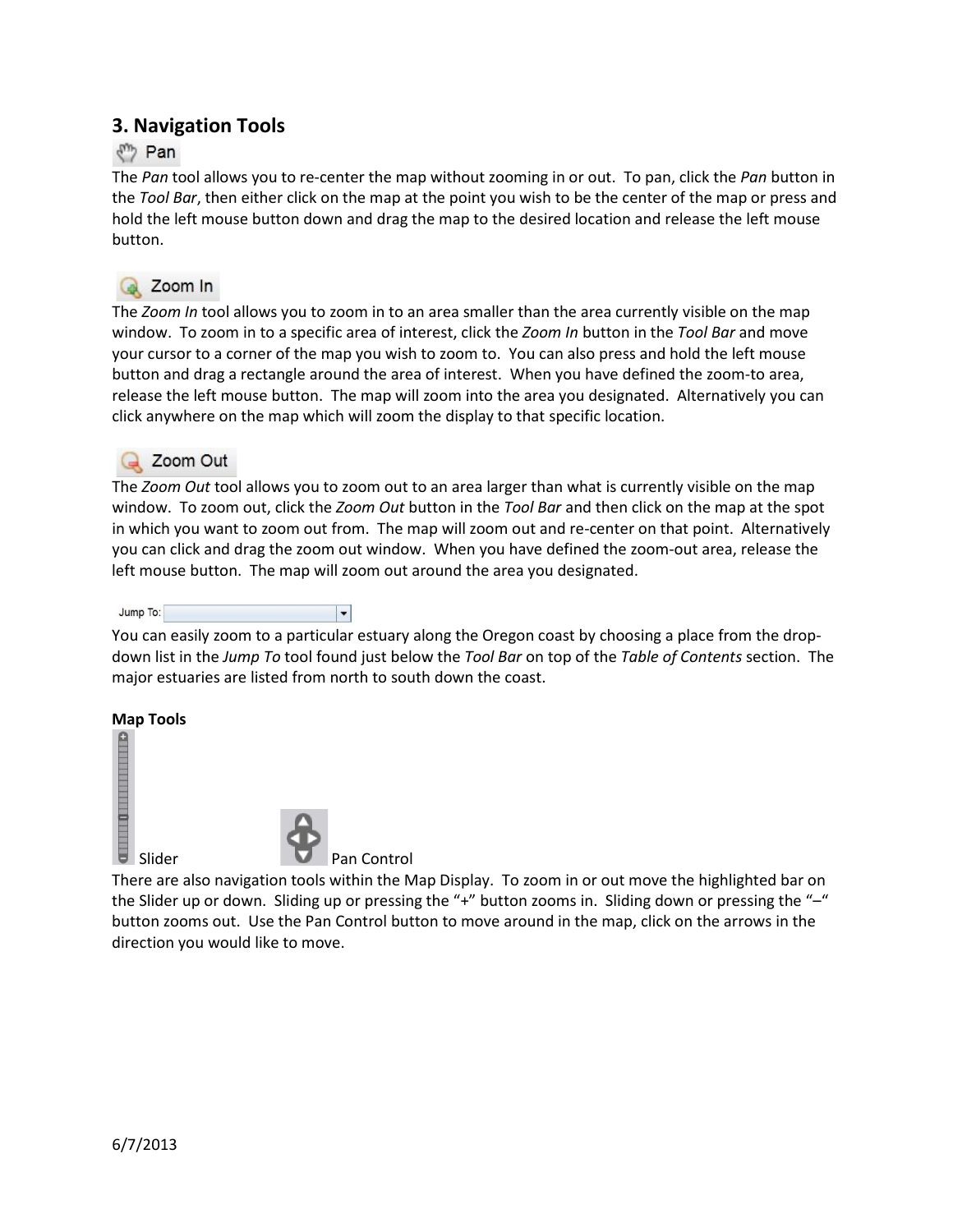# <span id="page-3-0"></span>**4. Table of Contents Tabs**

Catalog | Help | Tabs **Catalog**

**Table of Contents** 



The first tab in the *Table of Contents* is the Catalog tab. The Catalog is where you can access and activate data layers to view in the *Map Display*. Folders in the catalog categorize data layers by how that information is related in the estuary management plans. The top level folder categories are: Administrative Boundaries, Regulatory Layers, Planning Inventories, and Base Maps. Click on the folder name to expand its contents. Folders with an \* after the name are currently empty. Within these top level folders there may be additional folders to further sort the data layers into groups. Data layers can be activated to view in the *Map Display* by clicking the box next to the layer adding a check mark. Multiple data layers can be checked at the same time, but only one base map can be active at a time. Once you click a data layer, it will draw in the *Map Display*. You may have to zoom in on the *Map Display* to see the labels for the active layer. In the Catalog tab, below an active layer some additional information may become

available. Along with the data layers legend, a small Information Button will also appear. If you click on that information button, another tab will open in your browser displaying a summary of the data layer. Links to download the data or connect with the service providing the data, links to the full metadata record, and links to any supporting documents will be

displayed. There may also be a tool to control the transparency of the data layer. Click on the left circle to lighten the layer. Click on the right circle to darken the layer. All data layers available in this viewer are the best available data provided to Oregon's Coastal Management Program. If you have more current information please use the Contact Us page to let us know.

### **Help**

In the Help tab you can find PDFs of Detailed Help Documents including this user guide and a list of Frequently Asked Questions (FAQs). In the Help tab under the heading Contact Us there are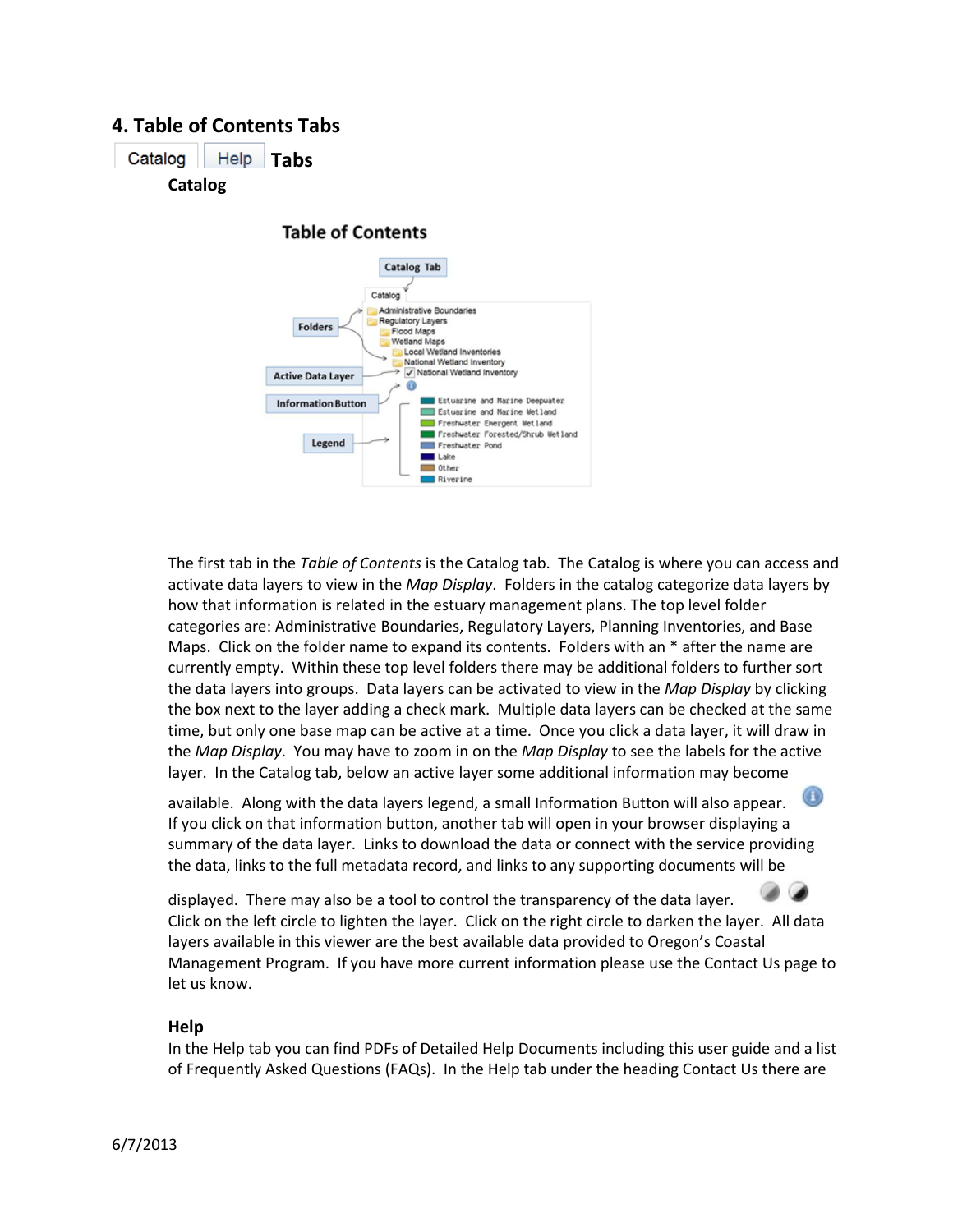links to several Oregon Coastal Management Program Staff that can provided additional information or help with this tool.

### **Other Tabs**

Additional tabs will be added when certain tools are in use.

#### << Hide Tabs

The Hide Tabs button is found to the left in the *Footer.* The *Table of Contents* will be hidden if you click on this button. Once the *Table of Contents* is hidden, the button will read >> Show Tabs. Clicking on this button again will make the tabs visible again.

### <span id="page-4-0"></span>**5. Action Tools**

# identify

The *Identify* tool will allow you to find out more information about a geographical feature in the layers that you have activated. Click the *Identify* tool and you will see a new tab open in the *Table on Contents*. In the new Identify tab, click either on draw a point or draw a box depending on how you what to select the features to identify and click 'Go'. Click your mouse on, or draw a box around, the feature in the *Map Display*. Any additional information available about that feature will be displayed in the Identify tab.

<del>rem</del> Analysis Tools ▼

**The Measure** |<br>The *Measure* tool allows you to measure the length of a line. Click on the *Measure* tool in the *Tool Bar.* A new Measurement tab will open in the *Table of Contents* section of the viewer. Frist, select your measurement units. Begin measuring by clicking the mouse at the start of the line you would like to measure in the *Map Display*. Double click the mouse to finish measuring. The results are shown in the Measurement tab.

### **Im** Measure Area

The *Measure Area* tool displays the area of a feature you measure. Click on the *Measure Area* tool in the *Tool Bar.* A new Measure Area tab will open in the *Table of Contents* section of the viewer. Frist, select your measurement units. Begin measuring by clicking the mouse at one corner of the area you wish to measure in the *Map Display*. Continue to click at each corner of the feature and double click to finish measuring. The results are shown in the Measure Area tab.

### Select Features

You can create a buffer around a tax lot using the *Select Features* tool on the *Tool Bar.* The first step is to activate the tax lot layer. Then click on the *Select Features* button and indicate how you would like to select the features, point, line or polygon in the *Table on Contents* Select Features Tab. Then in the *Map Display*, select the tax lot of interest. Back in the Select Features tab, click 'Go'. Next click on 'buffer these results' in the Select Features tab. Enter in the distance of your buffer in the 'buffer feature by' box, select the desired units in the drop down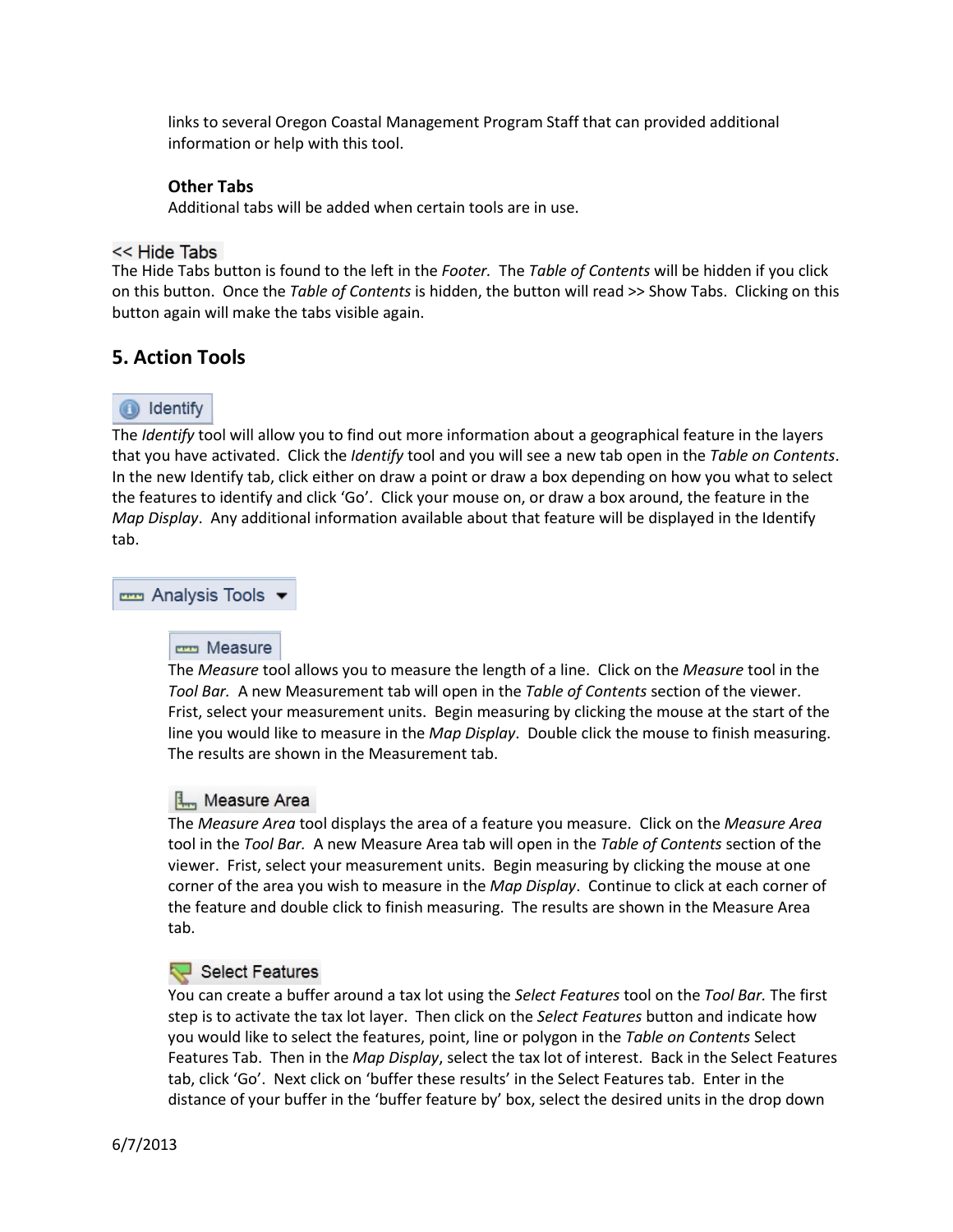box, and click 'Go'. The tax lot id numbers for tax lots within your buffer will be listed in the Select Features tab. If you need more information about these tax lots, contact your local assessor's office. Links to these offices can be found if you click on the Information Button visible in the Catalog tab under the active tax lot layer.



**The Clear Selection**<br>The *Clear Selection* button allows any highlighted feature to be cleared and removed from the map. This can be helpful after any of the interaction tools are used.

### Drawing Tools  $\blacktriangledown$

#### $\blacksquare$  Add Polygon,  $\curvearrowright$  Add Line, or  $\lozenge$  Add Point

To draw a new feature on the map, open the *Draw Tools* dropdown on the *Toolbar* and selectby add a check mark next to -Add Polygon, Line, or Point. After selecting a draw tool, click on the map where you would like your first corner on the drawing to appear. Move the mouse to draw your shape, clicking each time you want a vertex created. Double-click to finish the drawing.

#### Remove Feature

To remove an individual sketch, select Remove Feature, and then click on the drawing you want to remove.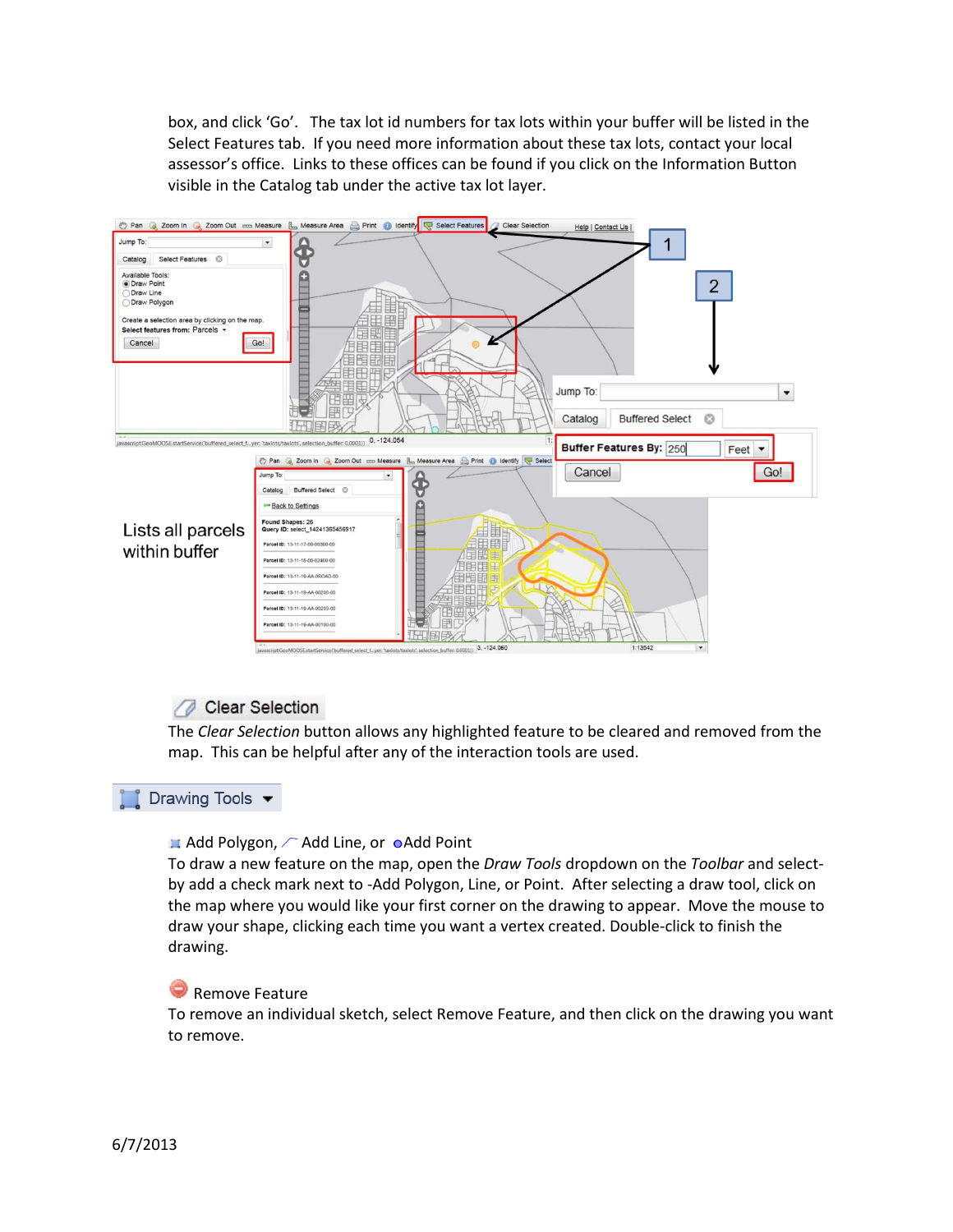# Edit Feature

This tool allows you to edit the shape of polygons and lines, as well as move point sketches. After selecting this tool, click on the object you would like to edit. Blue circles will appear on the drawing indicating locations you may use your mouse to move the location of a vertex or add a new one. Once you are finished with your editing, click off the drawing object to complete the task.

# Edit Attributes

To add labels or change the colors of your new polygon, line, or point sketch features, select the Edit Attributes and click on the sketch. A pop-up box will open, allowing you add a label and select the colors of the sketch.

# Remove all Features

Clicking on this line will erase all drawings on the map.

## Save Changes

Clicking on this line will save your drawings and make them visible when you print the map.

# $Print$

The *Print* Tool will allow you to create a PDF map of the current layers displayed in the *Map Display* which you can print or save**.** Please note any base map from Google will not draw in the map created with this tool. Activate the layers you would like to have displayed in your printed map and click on the *Print* tool in the *Tool Bar.* A Print tab will open in the *Table of Contents*. You will have several options to customize the map. Create a Map Title, and set the Output Template, Image Quality, and the Print Scale in the Print tab and click 'Go'. A PDF map will be created. Clicking on the 'download PDF' will open the map in a new tab in your browser. Generating a map can take between 1 to 2 minutes. Once the map is created, save or print the PDF map to share your mapping results.

### **Bookmark**

Clicking the Bookmark button will open a new tab in the Table of Contents with a URL to the current view of the map. This tool will allow you to save your specific map layout including the location and active layers. You can Copy/Paste the URL into a browser address bar and add it to your browser favorites or bookmarks for later use, or send it as a link to someone via email.